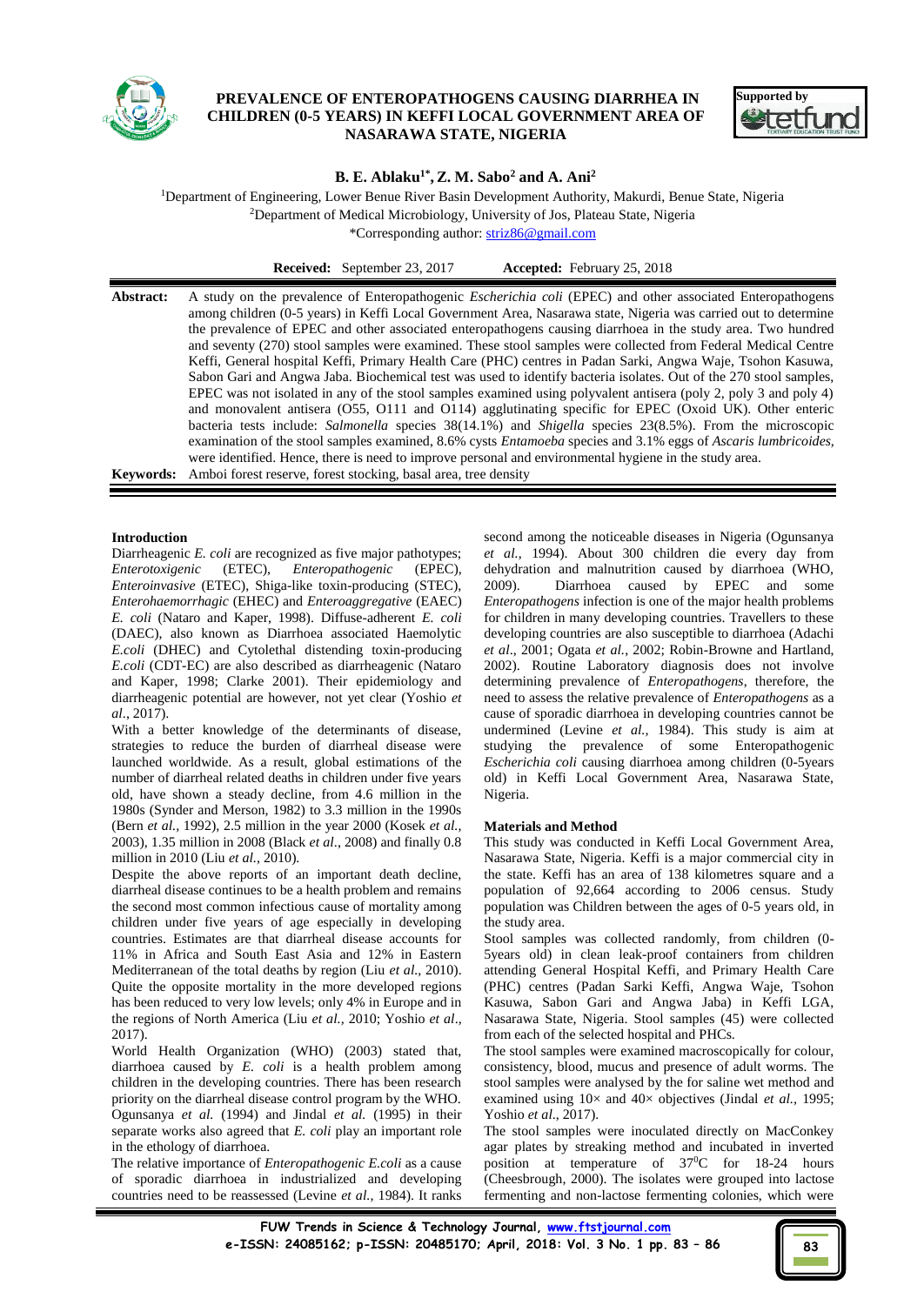then characterized, based on the biochemical tests namely: Citrate Utilization Test, Indole Test, hydrogen sulphide production and gas production test (using triple sugar iron agar) (Cheesbrough, 2009).

The results obtained were subjected to analysis of variance at  $(P=0.05)$ .

#### **Results and Discussion**

The age group of the study population was 0-60 months. Out of the 270 stool samples analysed, 75 bacteria isolates showed negative agglutination with EPEC antisera type II-IV (Table 1). Further examination of the 270 stool specimens using standard methods of bacteria stool culture showed presumptive identification of 38(14.1%) *Salmonella* species and 23(8.5%) *Shigella* species.

The results of other pathogenic bacteria 61(22.6%) and parasites' cysts and eggs 11(5.1%) detected in this study showed no significant difference among male and female children (P>0.05) in Table 2.

Table 3 relates bacterial and parasitic enteric pathogens identified with age of the study population. Of the total number 156 stool samples examined between age brackets of 0-12 months the following bacterial and parasitic enteric pathogens were identified; 0% EPEC, 15(9.5%) *Salmonella species*, 17(10.9%) *Shigella species.* 1(0.6%) cysts of *Entamoeba species* and 1 (0.6%) eggs of *Ascaris lumbricoides*  were seen.

Between age brackets of 13-24 months 49 stools were analysed and the following bacterial and parasitic enteric pathogens were identified 0% EPEC, 8(16.3%) *Salmonella species*, 1(2.0%) *Shigella species.* 2(4.1%) cysts of *Entamoeba species* and 0(0.0%) eggs of *Ascaris lumbricoides*  were seen.

Between the age brackets of 25-36 months old, 27 stool samples were examined and the following bacterial and parasitic enteric pathogens were identified: 0% EPEC, 7(25.9%) *Salmonella species*, 2(7.4%) *Shigella species.* 2 (7.4%) cysts of *Entamoeba species* were seen and 1 (3.7%) eggs of *Ascaris lumbricoides* were seen.

Between age brackets 37-48 months 25 stool samples were examined and the following bacterial and parasitic enteric pathogens were identified: 0% EPEC, 3 (12.0%) *Salmonella species*, 3(12.0%) *Shigella species.* 1 (4.0%) cysts of *Entamoeba species* and 0(0.0%) eggs of *Ascaris lumbricoides*  were seen.

Stool samples (13) examined between age brackets 49-60 months old and the following bacterial and parasitic enteric pathogens were identified: 0% EPEC, 5 (38.5%) *Salmonella species*, 0(0.0%) *Shigella species.* 2 (15.4%) cysts of *Entamoeba species* and 1 (7.7%) eggs of *Ascaris lumbricoides*  were present. There is no significant association age and bacterial and parasitic enteric pathogens (P>0.05).

Table 4 relates the bacterial and parasitic enteric pathogens identified with feeding pattern.

Stool samples (64) were examined from children who were only breast fed (BF). The following bacterial and parasitic enteric pathogens Enteropathogens were identified: 0% EPEC*,*  6(9.4%) *Salmonella species,* 6(9.4%) *Shigella species*, 0(0.0%) cysts of *Entamoeba species* and 0(0.0%) eggs of *A. lumbricoides* were seen.

Stool samples (119) were examined from children who were undergoing mixed feeding (MF). The following bacterial and parasitic enteric pathogens were identified: 0% EPEC*,*  14(11.8%) *Salmonella species,* 13(10.9%) *Shigella* species, 2 (1.7%) cysts of *Entamoeba species* and 1 (0.8%) eggs of *Ascaris lumbricoides* were seen.

Stool samples (87) were examined from children who were on family diets/formula (FD/F). The following bacterial and parasitic enteric pathogens were identified: 0% EPEC*,*  18(20.7%) *Salmonella species,* 4(4.6%) *Shigella species,*  6(6.9%) cysts of *Entamoeba species* and 2 (2.3%) eggs of *Ascaris lumbricoides* were present. The result is significant  $(P<0.05)$ .

**Table 1: Bacterial and parasitic enteric pathogens detected in stool samples of children (0 – 5 years) according to stool consistency**

| Consistency<br><b>Stool</b> | No. of stool<br>samples<br><b>Examined</b> | <b>EPEC</b><br>$(\%)$ | <b>Salmonella</b><br>species $(\% )$ | <b>Shigella</b><br>species<br>$\frac{1}{2}$ | Cyst of $(\% )$<br><b>Entamoeba</b><br>species | Egg of $(\%)$ A.<br><i>lumbricoides</i> | No.<br>pathogens<br>seen $(\frac{6}{6})$ |
|-----------------------------|--------------------------------------------|-----------------------|--------------------------------------|---------------------------------------------|------------------------------------------------|-----------------------------------------|------------------------------------------|
| Watery                      | 68                                         | 0.00                  | 11(16.2)                             | 7(10.3)                                     | 7(10.3)                                        | 2(2.9)                                  | 18(26.5)                                 |
| Mucoid                      | 95                                         | 0.00                  | 6(6.3)                               | 6(6.3)                                      | 1(1.1)                                         | 0(0.0)                                  | 46(48.2)                                 |
| Semi-formed                 | 60                                         | 0.00                  | 17(28.3)                             | 4(6.7)                                      | 0(0.0)                                         | 1(1.7)                                  | 29(48.3)                                 |
| <b>Rice Water</b>           | Q                                          | 0.00                  | 2(22.2)                              | 3(33.3)                                     | 0(0.0)                                         | 0(0.0)                                  | 3(33.3)                                  |
| Formed                      | 38                                         | 0.00                  | 2(5.3)                               | 3(7.9)                                      | 0(0.0)                                         | 0(0.0)                                  | 27(71.1)                                 |
| <b>Total</b>                | 270                                        | 0.00                  | 38(14.1)                             | 23(8.5)                                     | 8(3.0)                                         | 3(1.1)                                  | 123(45.5)                                |

Bacteria enteric pathogens were significantly higher than parasitic enteric pathogens P<0.005

# **Table 2: Bacterial and parasitic enteric pathogens identified according to sex of children (0 – 5 years)**

| Gender | No. of stool<br><b>Samples</b><br>Examined | <b>EPEC</b><br>$(\%)$ | Salmonella<br>species $(\% )$ | <b>Shigella</b><br>species $(\% )$ | Cyst of<br>Entamoeba<br>species $(\% )$ | Egg of $A$ .<br><i>lumbricoides</i><br>$\binom{0}{0}$ | No.<br>pathogens<br>seen $(\% )$ |
|--------|--------------------------------------------|-----------------------|-------------------------------|------------------------------------|-----------------------------------------|-------------------------------------------------------|----------------------------------|
| Male   | 125                                        |                       | 19(15.2)                      | 13(10.4)                           | $3(2.4\%)$                              | $0(0.0\%)$                                            | 58(46.4)                         |
| Female | 145                                        |                       | 19(13.1)                      | 10(6.9)                            | $5(3.4\%)$                              | $3(2.1\%)$                                            | 65(44.8)                         |
| Total  | 270                                        |                       | 38(14.1)                      | 23(8.5)                            | $8(3.0\%)$                              | $3(1.1\%)$                                            | 123(45.5)                        |

Bacteria enteric pathogens were significantly higher than parasitic enteric pathogens P>0.05

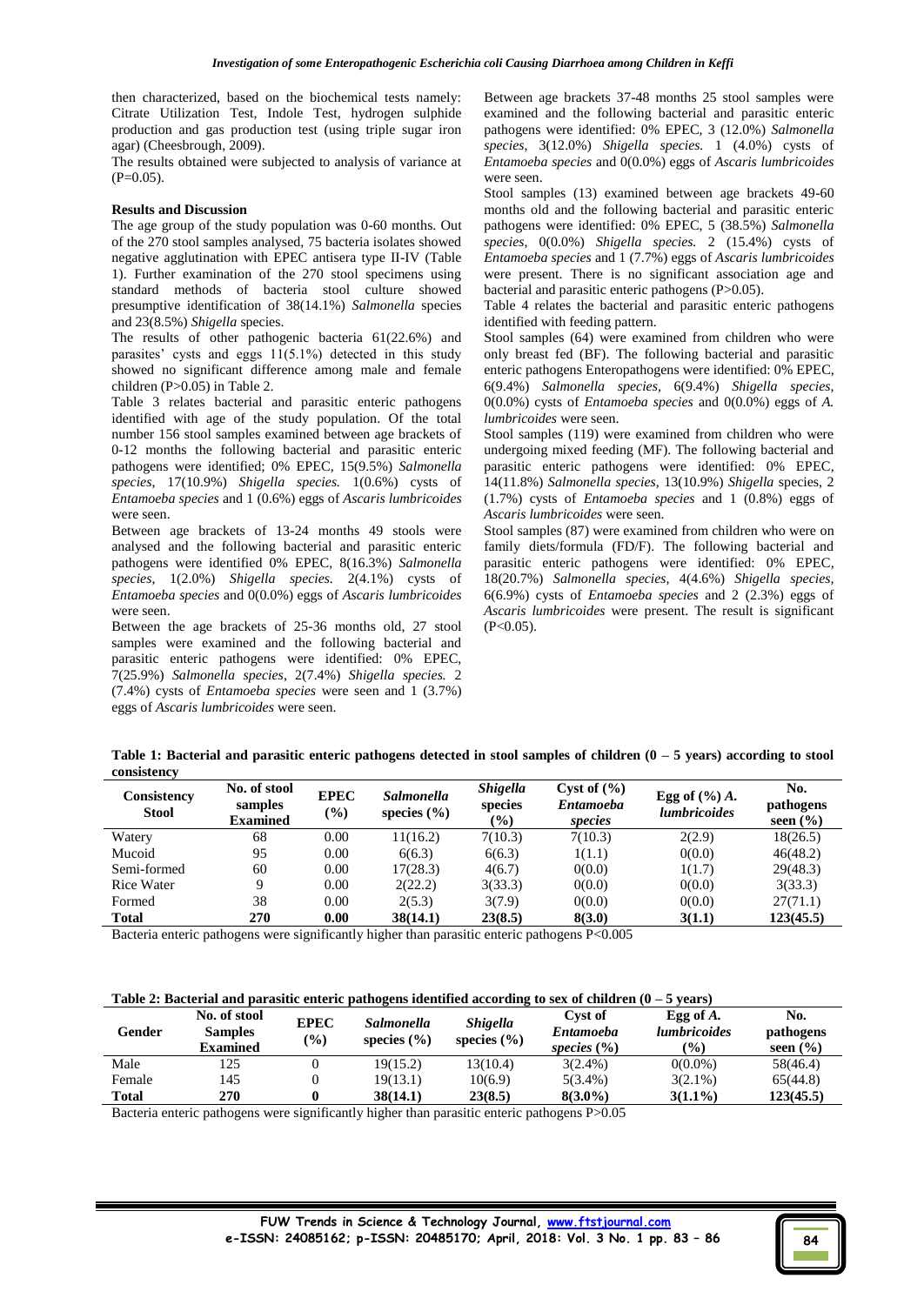| Table 3: Bacterial and parasitic enteric pathogens identified according to age group of the children $(0 - 5$ years) |  |  |  |  |  |
|----------------------------------------------------------------------------------------------------------------------|--|--|--|--|--|
|----------------------------------------------------------------------------------------------------------------------|--|--|--|--|--|

| Age<br>group | No. of stool<br><b>Samples</b><br><b>Examined</b> | <b>EPEC</b><br>$\frac{6}{6}$ | <i>Salmonella</i><br>species $(\% )$ | <b>Shigella</b><br>species $(\% )$ | Cyst of<br><b>Entamoeba</b><br>species $(\% )$ | Egg of $A$ .<br><i>lumbricoides</i><br>$\frac{6}{2}$ | No.<br>pathogens<br>seen $(\% )$ |
|--------------|---------------------------------------------------|------------------------------|--------------------------------------|------------------------------------|------------------------------------------------|------------------------------------------------------|----------------------------------|
| $0 - 12$     | 156                                               | $\Omega$                     | 15(9.5)                              | 17(10.9)                           | 1(0.6)                                         | 1(0.6)                                               | 78(50.0)                         |
| $13 - 24$    | 49                                                | 0                            | 8(16.3)                              | 1(2.0)                             | 2(4.1)                                         | 0(0.0)                                               | 26(53.1)                         |
| $25 - 36$    | 27                                                | 0                            | 7(25.9)                              | 2(7.4)                             | 2(7.4)                                         | 1(3.7)                                               | 9(33.3)                          |
| $37 - 48$    | 25                                                | 0                            | 3(12.0)                              | 3(12.0)                            | 1(4.0)                                         | 0(0.0)                                               | 9(36.0)                          |
| $49 - 60$    | 13                                                | $\Omega$                     | 5(38.5)                              | 0(0.0)                             | 2(15.4)                                        | 1(7.7)                                               | 1(7.7)                           |
| <b>Total</b> | 270                                               | $\bf{0}$                     | 38(14.1)                             | 23(8.5)                            | 8(3.0)                                         | 3(1.1)                                               | 123(45.6)                        |

Bacteria enteric pathogens were significantly higher than parasitic enteric pathogens P>0.05

| Feeding<br><b>Pattern</b> | No. of stool<br><b>Samples</b><br><b>Examined</b> | <b>EPEC</b><br>$\left( \frac{0}{0} \right)$ | <i>Salmonella</i><br>species $(\% )$ | <b>Shigella</b><br>species $(\% )$ | Cyst of<br><b>Entamoeba</b><br>species $(\% )$ | Egg of $A$ .<br><i>lumbricoides</i><br>$(\%)$ | No<br>pathogens<br>seen $(\% )$ |
|---------------------------|---------------------------------------------------|---------------------------------------------|--------------------------------------|------------------------------------|------------------------------------------------|-----------------------------------------------|---------------------------------|
| BF                        | 64                                                |                                             | 6(9.4)                               | 6(9.4)                             | 0(0.0)                                         | 0(0.0)                                        | 35(54.7)                        |
| MF                        | 119                                               |                                             | 14(11.8)                             | 13(10.9)                           | 2(1.7)                                         | 1(0.8)                                        | 56(47.1)                        |
| FD/F                      | 87                                                |                                             | 18(20.7)                             | 4(4.6)                             | 6(6.9)                                         | 2(2.3)                                        | 32(36.8)                        |
| <b>Total</b>              | 270                                               |                                             | 38(14.1)                             | 23(8.5)                            | 8(3.0)                                         | 3(1.1)                                        | 123(45.5)                       |

Bacteria enteric pathogens were significantly higher than parasitic enteric pathogens P>0.05

BF: Breast-feeding, MF: Mixed feeding, FD/F: Family diet/Formula, No.: Number

The result of this showed that other enterobacteriaceae and parasites are possibly responsible for diarrhoea among children (0-5 years) in the study area.

Table 1 showed the total number of bacterial and parasitic enteric pathogens isolated to be 147 (54.4%). EPEC 0%, *Salmonella species* 38(14.1%), *Shigella species* 23(8.5%), and 8 (3.0%) and 3 (1.1%) of cysts and eggs of *Entamoeba histolytica/dispar* and *Ascaris lumbricoides* respectively*.* This finding result is corroborated with the finding that a number of genera within the family Enterobacteriaceae (*Salmonella, Shigella*) are human intestinal pathogens and are related to gastroenteritis, diarrhoea (Todar, 2008).

Microscopic examination of the stool samples analysed showed that  $8$   $(3.0\%)$  and  $3$   $(1.1\%)$  of cysts and eggs of *Entamoeba histolytica/dispar* and *Ascaris lumbricoides* were seen (Table 2). This result had lower prevalence compared with report of previous study (Mingpu *et al*., 2017; Hebbelstrup *et al*., 2017).

The association between bacterial and parasitic enteric pathogens identified according to sex (Table 2) is not significant (P>0.05). The table revealed that females have the highest prevalence of cysts of parasites 5(3.4%). This might be due to suggestion given in the previous studies by Adamu *et al*., 2006 and Noor-Azian *et al*., 2007. It was discovered that female children assume the roles of mothers as they play with peers. They learn how to cook using disposed tins and cans, water and soil which might have been seeded with cysts and eggs of parasites (Yoshio *et al*., 2017).

Table 3 showed the association between bacterial and parasitic enteric pathogens identified according to age of the children. The result is not significant (P>0.05). It was revealed that there is a progressive increase in prevalence of the parasites from 0.6% in age bracket 0-12 months to 15.4% in age bracket 49-60 months. This means that as the children grew older, they were not closely monitored by their parents to ensure proper hygiene. Children play on soil or play ground and sand boxes which might have been seeded or contaminated with eggs and cysts of parasites.

From table 4, the association between bacterial and parasitic enteric pathogens identified according to feeding pattern of children is significant  $(P<0.05)$ . This suggests that the family diets/formula are prepared and served under poor personal hygiene and environmental sanitation. Adamu *et al*. (2006) and Noor-Azian *et al*. (2007) documented that intestinal parasitic infections have a worldwide distribution with high prevalence found in people with low socio-economic status and poor living conditions as well as people in over-crowded areas with poor environmental sanitation, improper garbage disposal, unsafe water supply and unhygienic habits. These factors are the cause of a major proportion of the burden of diseases and deaths in developing countries (Adamu *et al*., 2006; Hebbelstrup *et al*., 2017).

#### **Conclusion**

Serotyping showed no reaction for EPEC serotypes using polyvalent and monovalent agglutination antisera specific for *E. coli.*

Other Enterobacteriaceae isolated were 38(14.1%) *Salmonella*  species and 23(8.5%) *Shigella* species. Microscopic examination revealed cysts of *Entamoeba histolytica/dispar* 8 (3.0%) and eggs of *Ascaris lumbricoides* 3 (1.1%). Children who were in the age bracket 49-60 months had the highest prevalence of parasites 2 (15.4%) and 1 (7.7%) of cysts and eggs of *Entamoeba histolytica/dispar* and *Ascaris lumbricoides* respectively. Also, children who were on family diets/formula had the highest prevalence 6 (6.9%), 2 (2.3%) of cysts and eggs of *Entamoeba histolytica/dispar* and *Ascaris lumbricoides.*

# **References**

- Adachi J, Mori Y, Matsui S, Takigami H, Fujino J, Kitagawa H, Miller CA, Kato T, Saeki K & Matsuda T 2001. Indirubin and indigo are potent aryl hydrocarbon receptor ligands present in human urine. *J. Biol. Chem.,* 276: 31475–31478.
- Adamu H, Endeshaw T, Teka T, Kife A & Petros B 2006. Prevalence of intestinal parasites. *Ethiopia J. Health Div*., 20(1): 39-47.
- Bern C, Martines J, de Zoysa I & Glass RI 1992. The magnitude of global problem of diarrheal disease of tenyear update. *Bulletin of World Health Organization,*70(6): 705-714.
- Black RE, Cousens S & Johnson HI 2008. Global, regional and National causes of child mortality in 2008: a systematic analysis. *Lancet,* 375(9730): 1969-1987.
- Cheesbrough M 2009. District Laboratory practice in Tropical countries Part 2. Cambridge